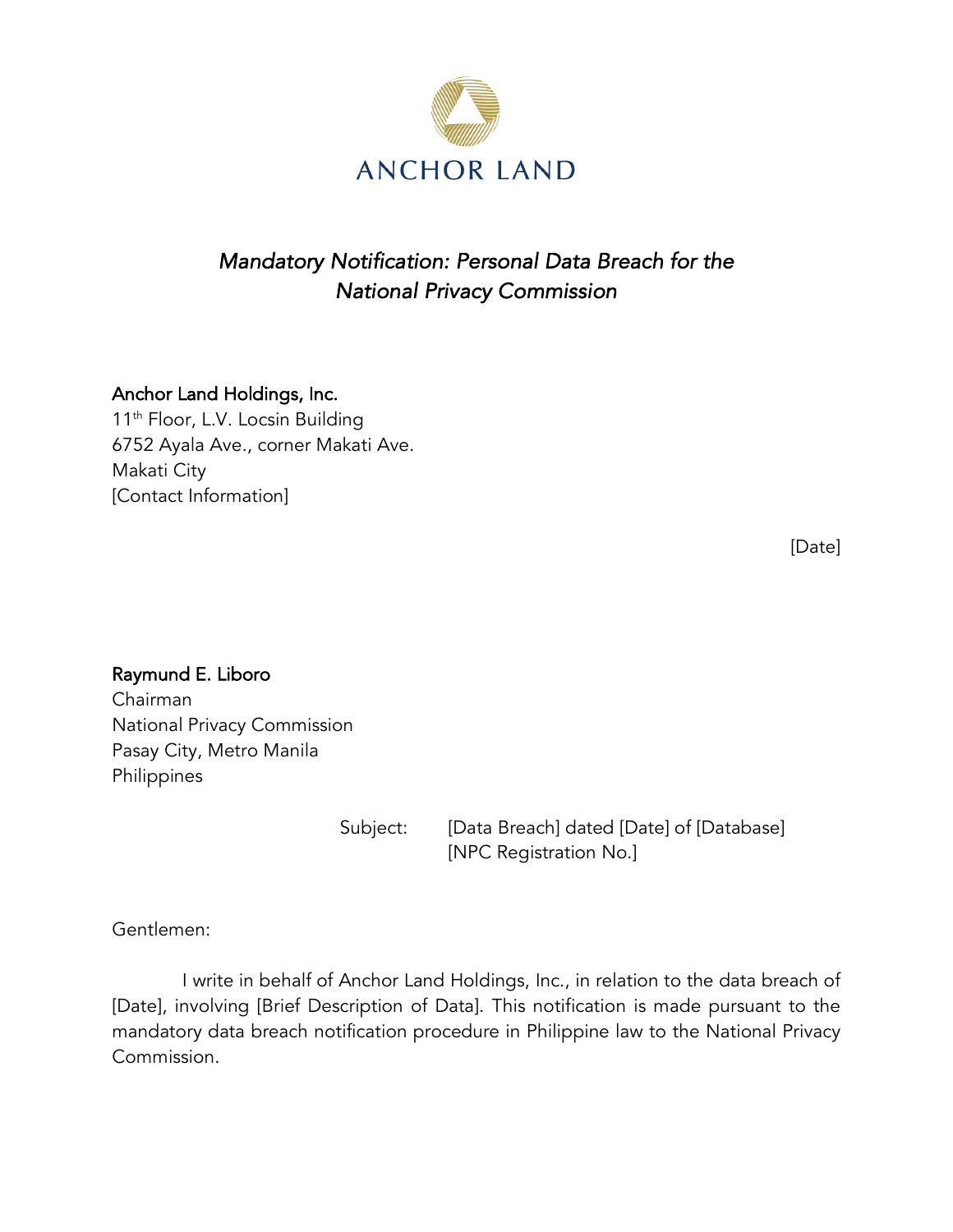Responsible Officers: The pertinent details of Anchor Land Holdings, Inc., and the responsible persons thereof, are as follows:

| Head of the Organization | Digna Elizabeth L. Ventura<br>16th Floor, L.V. Locsin Building, 6752 Ayala Ave.,<br>corner Makati Ave., Makati City<br>[Email address]<br>[Telephone Number]           |
|--------------------------|------------------------------------------------------------------------------------------------------------------------------------------------------------------------|
| Data Protection Officer  | [Name]<br>15 <sup>th</sup> Floor, L.V. Locsin Building, 6752 Ayala Ave.,<br>corner Makati Ave., Makati City<br>alhidataprivacy@anchorland.com.ph<br>[Telephone Number] |
| Process Owner            | [Name]<br>[Office Address]<br>[Email address]<br>[Telephone Number]                                                                                                    |

Nature of the breach. In brief, we describe the nature of the incident, thus:

- *Describe the nature of the personal data breach.*
	- o *Be as specific as possible. Indicate if the details provided are sensitive to the entity, which may cause unwarranted damage to the entity if disclosed to the public.*
- *Provide a chronology that describes how the breach occurred; describe individually the events that led to the loss of control over the personal data.*
- *Provide a description of the vulnerability or vulnerabilities that of the data processing system that allowed the breach.*
- *Include description of safeguards in place that would minimize harm or mitigate the impact of the personal data breach.*
- *Indicate number of individuals or personal records affected. Provide an approximate if the actual impact has not been determined.*
- *Describe the likely consequences of the personal data breach. Consider effect on company or agency, data subjects and public.*

Personal data possibly involved.